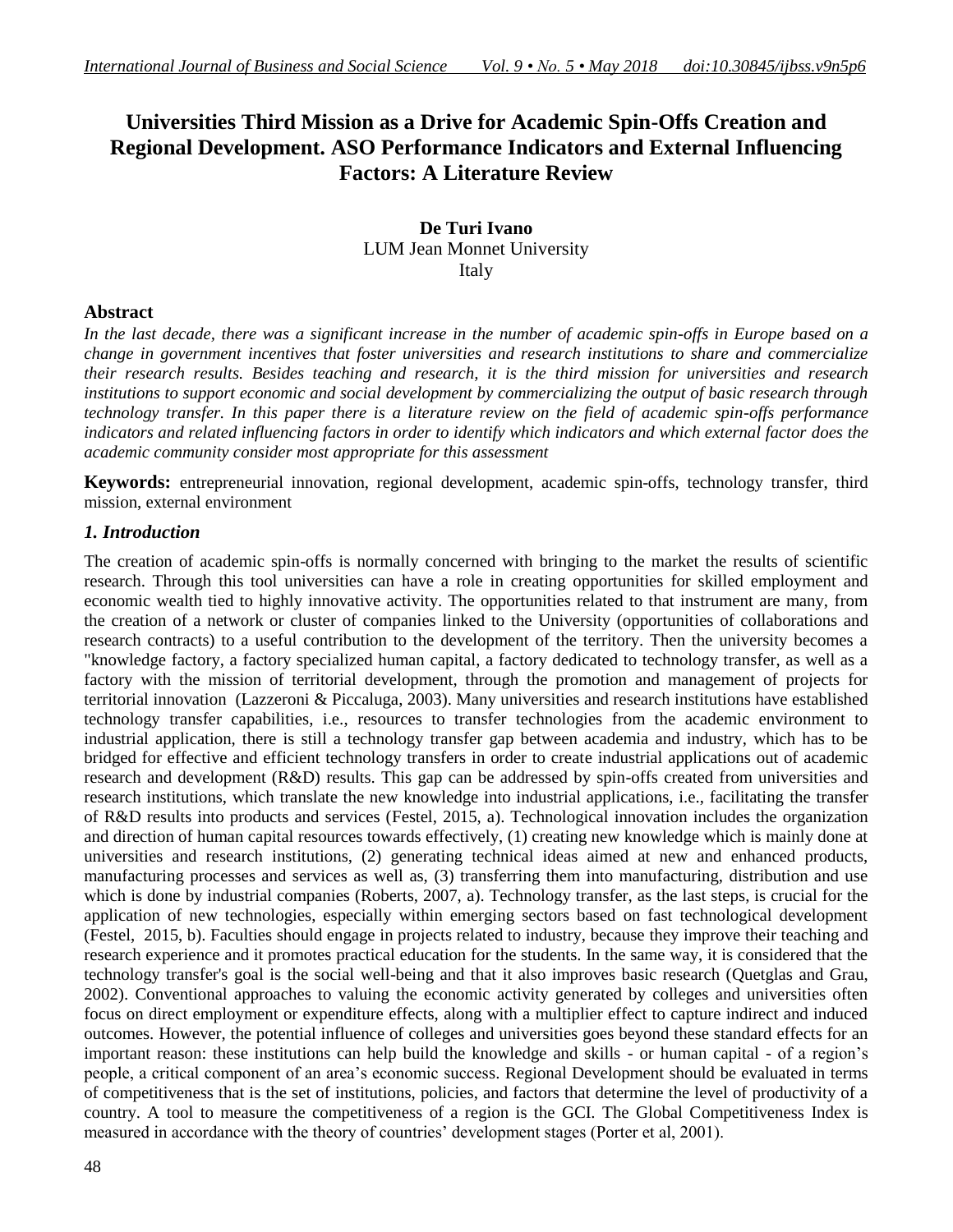GCI consists of 12 pillars of competitiveness, which are grouped in 3 groups: (1) Basic requirements are the most important for countries that are in the stage of factor-driven growth. These factors are effective institutions, good infrastructure, a stable macroeconomic environment, quality of health and primary education. (2) Efficiency enhancers are the most important for countries that are in the stage of investment-driven growth (the second stage of development common in medium income countries. Their competitiveness depends on infrastructure, foreign direct investment and modern technologies). The factors are higher education and training, efficient goods and labor markets, developed financial markets, technological readiness and market size. (3) Innovation and sophistication are the most important for countries that are in the stage of innovation-driven growth (the third stage of development common in high-income countries. Their competitiveness depends on R&D and a highly educated labor-force). These factors are business sophistication and innovation (Vaiva, 2016). A region with higher levels of human capital tends to have greater amounts of economic activity and more rapid economic growth. In addition, its workers tend to be more productive and earn higher wages (Abel, Deitz, 2012). In declining regions, academic institutions tend to bring stability to area economies. Colleges and universities can help build the knowledge and skills of a region's people. A region with higher levels of human capital has greater amounts of economic activity and more rapid economic growth, its workers being more productive and earning higher wages. The knowledge and new technologies created through research activities (Nicolăescu, 2013b) at colleges and universities can help local businesses grow. Higher levels of economic activity may be driving an increase in human capital levels if highly skilled people are attracted to productive places. Higher levels of human capital in a region (Pera, 2014a) can contribute to higher levels of economic activity increasing individual level productivity and the generation of ideas. Education increases the human capital inherent in the labor force, may increase the innovative capacity of the economy (Naito, 2013), and may facilitate the diffusion and transmission of knowledge needed to understand and process new information and to implement new technologies devised by others. Education is important as both an investment in human capital and in facilitating research and development and the diffusion of technologies (Nica, Popescu, 2014). Technological innovation includes the organization and direction of human capital resources towards effectively, (1) creating new knowledge which is mainly done at universities and research institutions, (2) generating technical ideas aimed at new and enhanced products, manufacturing processes and services as well as, (3) transferring them into manufacturing, distribution and use which is done by industrial companies (Roberts, 2007, b). Technology transfer represents a fundamental phase for the enforcement of new technologies, particularly within emerging sectors founded on fast technological development. Spin-offs make state-of-the-art technological expertise from academic research available for established companies, which can use these to leverage their product development and global sales capabilities. Technology transfer from academia to industry creates a win-win situation for all participants leading to a faster dissemination of academic knowledge into practice and resulting in an economic advantage (Festel, Rittershaus, 2014). In the last decade, the increase of the number of academic spin-offs in Europe is based on a change in government policies that encourage universities and research institutions to commercialize their research results. Besides teaching and research, it is the third mission for universities and research institutions to support economic and social development by commercializing the output of basic research through technology transfer (Etzkowitz et al. 2000; Etzkowitz 2003). The rise in number of academic spin-offs seems to be accelerated by at least three contextual factors. First, the ownership of intellectual property rights by technology transfer offices (TTOs) relative to that of faculty has increased. Most countries have enacted Bayh-Dole-like legislation, which grants universities the rights over their own intellectual property (OECD, 2003). As noted in Siegel et al. (2003), this is a first step towards the professionalization of the TTO. To support the management of intellectual property (IP) at universities, universities, regional and national governments and the European Commission have provided various types of financial support for TTOs. Second, there is increasing institutional pressure on universities and public research organizations (PROs hereafter) to commercialize research through licensing and/or academic spin-offs. This institutional pressure has been inspired by several factors. For example, there was the belief among European policy-makers in a so-called "innovation paradox" emphasizes that Europe leads in producing publications, but lacks commercial skills. Most European universities were facing increasing numbers of students while budgets stayed the same putting enormous pressure on research time and budgets. Together these elements induced the belief that the commercialization of IP through licenses, and spin-offs in particular, could generate a new revenue stream and lead to economic growth in the region. Furthermore, the availability of public funds aimed at addressing the so-called financing and knowledge gap is another element. The financing gap implies that academic spin-offs suffer from an elevated need for finance early in the start-up phase.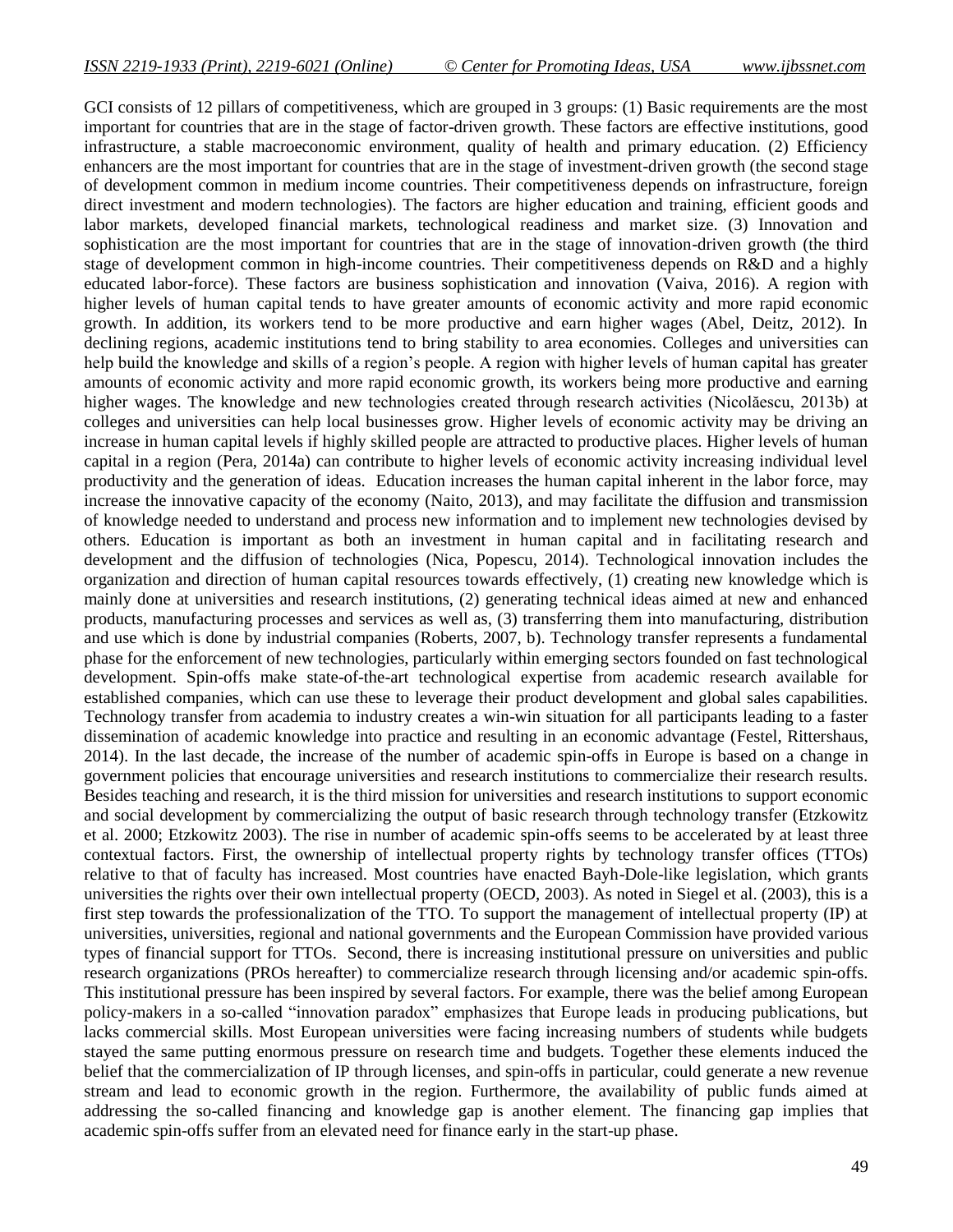Due to uncertainty, information asymmetries, and transaction costs associated with investing at such an early stage, attracting private venture capitalists may be especially difficult (Lockett et al., 2002; Moray and Clarysse, 2005). Consequently, governments have tried to address this gap through a variety of public policy instruments. With so many facilitators, it is no surprise that academic spin-off activity has been increasing in Europe. Although researchers tend to converge on the factors that lead to an increase in the number of start-ups, much less is known about the impact of these on the quality of the spin-offs created (Lockett and Wright, 2005). The quality of the spin-offs can be accessed through the resources these companies are able to acquire at start-up and their shortterm performance after start-up (Clarysse et al., 2007). This paper analyze this research gap by investigating the most used indicators to evaluate the short-term and long-term result of the technology transfer throw the creation of academic spin-offs.

## *2. Spin-offs evaluation indicators used in literature*

#### **2.1 Growth indicators**

In the last decade several scholars have addressed the issue on the assessment of the academic spin-offs performance using sometimes the same growth indicators and sometimes different. This chapter compares the different growth indicators mostly used in these years. In 2005Davidsson et al. in their paper assessed the suitability of the growth indicators to evaluate the spin-off performance.

*"While sales may be the most universally applicable growth indicator it is not always the best one. As Penrose (1959: 199) stated almost half a century ago, "there is no way of measuring an amount of expansion, or even the size of a firm, that is not open to serious conceptual objections." For example, high tech companies with rather long development times, such as biotech companies, are not able to display any growth in sales or revenues for long periods of time. Yet, during this period they might still grow in terms of assets—including knowledge assets such as patents—and employment."* 

In 2008 Zhang used the venture capital data to evaluate the performance of university spin-offs.

"*After controlling for industry and other relevant factors, university spin-offs have a higher survival rate but exhibit no significant difference from other venture-backed firms in terms of the amount of VC money raised per round, total amount of VC raised, the possibility of completing an IPO, the probability of making a profit, or employment size. There are several possible reasons why university spin-offs tend to survive longer. It may be that the higher opportunity cost of academic entrepreneurs motivates them to engage in more self-screening before they create a company. It is also possible that university spin-offs are built around a truly advanced technology that enhances the company"s chance of survival."*

Zhou in 2010 discussing case studies "*attempts to describe two critical cases in order to advance the preliminary framework*" used, as growth indicators in the graphs, the revenue growth and the employment growth. In the same year Salvador to measure the performance of the spin-offs (and start-ups) used sales.

*"I employed sales, which is the growth measure suggested in entrepreneurship literature (Covin, Slevin, 1991 ; Lumpkin, Dess, 1996). This measure may be considered as a relevant one, providing reliable and consistent results (Chandler, Hanks, 1993).*

In 2011Wennberg et al. analysed the performance differences between university spinoffs and corporate spinoffs starting from this one research question: *"Firms started by university-educated entrepreneurs as commercial spinoffs perform better than firms started by university-educated entrepreneurs as university spinoffs in terms of [a] growth in sales revenue, [b] growth in employment, and [c] survivability."*

In 2014Agostini et al. to test if protecting intellectual property enhance firm economic and financial performance used ROA and average sales growth. *"In this study, firm economic and financial performance is measured by ROA and average sales growth (SALES\_GR). ROA has been largely used in innovation studies (Krasnikov et al, 2009; Artz et al, 2010) and it shows the capacity of a firm to generate profits from its assets. Average sales growth (over a 3-year period) has also been used in past studies (Ernst, 1995; Artz et al, 2010) to assess the impact of innovation activities on firm"s growth."*

In the same year also Novotny in his paper, focused on motivation and success of academic spin-offs with evidence from Hungary, considers the following indicators.*"The study of entrepreneurial motivation is important concerning both spin-off creation and success.*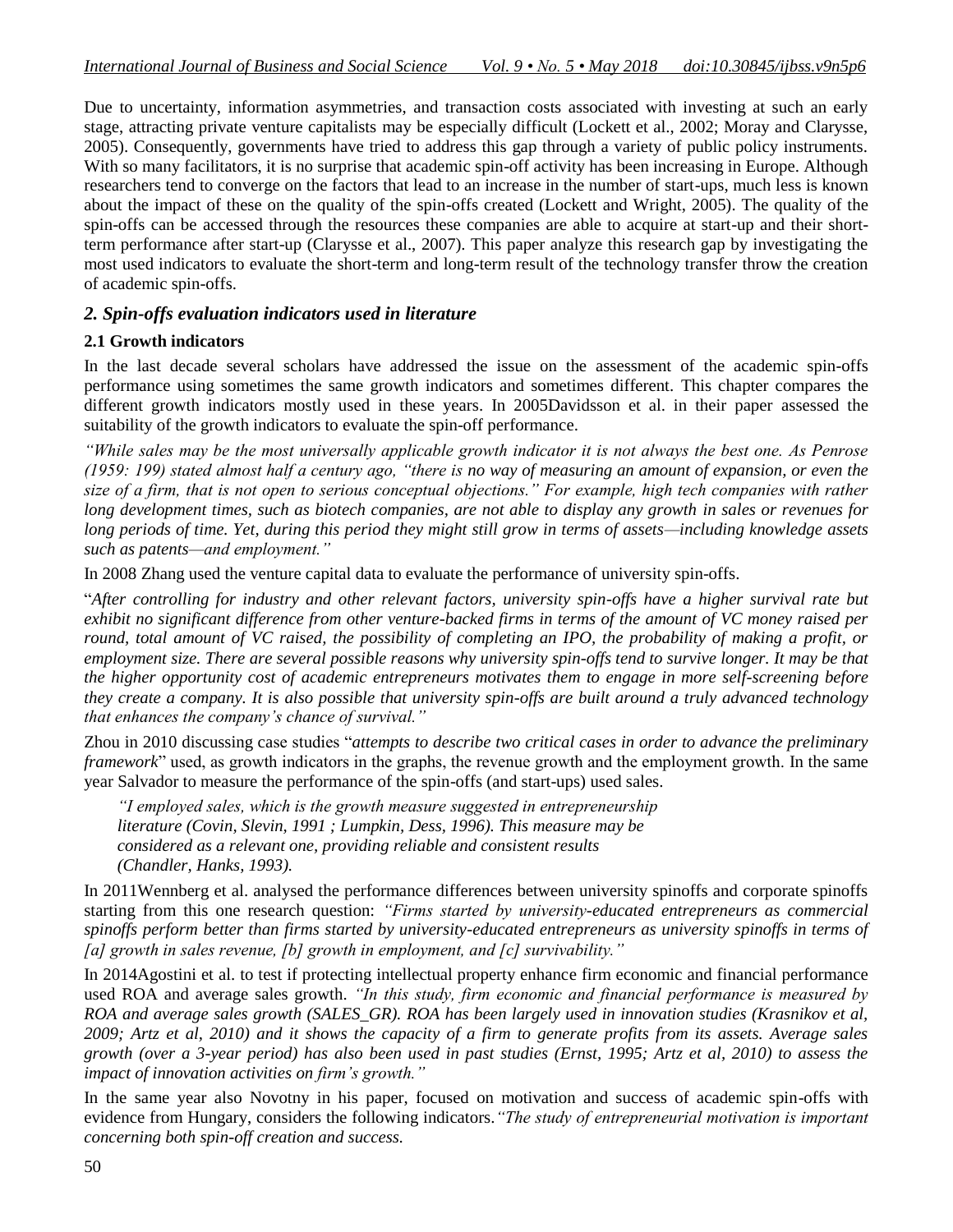*In academic context entrepreneurial success can be approached by three different ways at least. First, in technology transfer terms (e.g. delivered technologies, economic impact) (Choi and Lee, 2000), second, by market indicators such as revenue, profit, number of employees and firm age (Helm and Mauroner, 2007) and third, in a subjective way, i.e. based on personal feelings."*

In 2016 Galati et al. tested causal connections, in terms of both type (negative or positive) and intensity, between growth performance indicators and obstacles (that it will show in the next paragraph). The growth indicators used by the authors in this paper are: growth in sales, employment growth and growth in markets number. The identification of growth indicators most commonly used by the researchers is not sufficient to provide an objective evaluation of the performance of academic spin-offs. A long list of internal and extern a factors have been hypothesized and shown to influence firm growth. It is probably the case that every theoretically reasonable suggestion for a growth determinant has been shown to have the predicted impact in some context. The problem is to develop better knowledge about the relative and combined effects of the many predictors under different circumstances. In order to deal with this complexity researchers have developed a set of useful strategies. One is to increase the level of abstraction and regard the many particularities as aspects of more over-riding factors, some of which influence growth directly while others only have an indirect impact. (Davidson et al., 2005)

#### **2.1 External environment role**

Besides indicating growth indicators most appropriate to the evaluation, Davenport et al. in 2002 assume that "*Science parks and cooperative centres associated with universities are examples used internationally of incubator environments designed to nurture spin-offs"* 

Davidsson et al. also reminded, in the same paper, deterrents and facilitators for growth of the spin-offs.

*"Davidsson and Henrekson (2002) hold that the consistency of the theoretical arguments and empirical data makes a strong case for the notion that certain institutions have systematically discriminated against the growth of independent businesses. The specific institutions they investigated included, e.g., regulation of certain sectors of the economy; taxation; wage-setting institutions, and labour market legislation. Carlsson (2002) employs a broader perspective on institutions in his comparison of technology clusters in Sweden and Ohio. The factors he investigates include the science base, mechanisms for technology transfer, density of networks, and what he calls "entrepreneurial climate". Again, the conclusion is that Swedish institutions have hampered firm growth."*

Also Zhang in his paper identified facilitators for the growth of spinoffs. *"…incubatory and other support from parent universities or local governments may have also helped keep university spinoffs in business*."

In 2011Fini et al. structured a research model where the dependent variable is the number (count) of academic spin-offs from a given university in a given year and they identified three sets of independent, time-variant variables as predictors of university spin-off activity. The first set, which they labeled university-level control variables (university size, university entrepreneurial eminence, university patenting activity, university research eminence). Second, they addressed University–level support mechanism by gathering information on university incentive structures for faculty to engage in external commercialization activities (university external engagement regulation, university support for technology transfer activities). The third set of independent variables refers to the local-context support mechanisms (regional social capital, regional financial development, regional normative support to entrepreneurship, regional infrastructural support to entrepreneurship, regional knowledge spillovers and regional innovative performance.

In the Meoli and Vismara (2016) model the main explanatory variable, in their analysis of spin-off creation, is the level of administrative support offered by the non-academic staff in a university, including both administrative and technical staff. Therefore they identify two sets of control variables as predictors of spin-off activity. These variables account for the features of the university-specific (size, age, faculty/students ratio, number of academics in science, technology, engineering, and mathematics to the total number of professors, publications per faculty, University patenting activity, technology transfer office size; private university – dummy variable) and the local context (regional GDP growth, regional patenting activity, number of graduates in science, technology, engineering, and mathematics between 20 and 29 years old, R&D expenditure).

Soetanto and Jack in 2016, instead, using a sample of spin-offs from the United Kingdom, the Netherlands and Norway, analyzed the potential moderating effect of incubation support (networking and entrepreneurial support) on innovation strategy effectiveness. Galati et al. in 2016, as already mentioned, tested the casual connections between growth performance indicators and obstacles.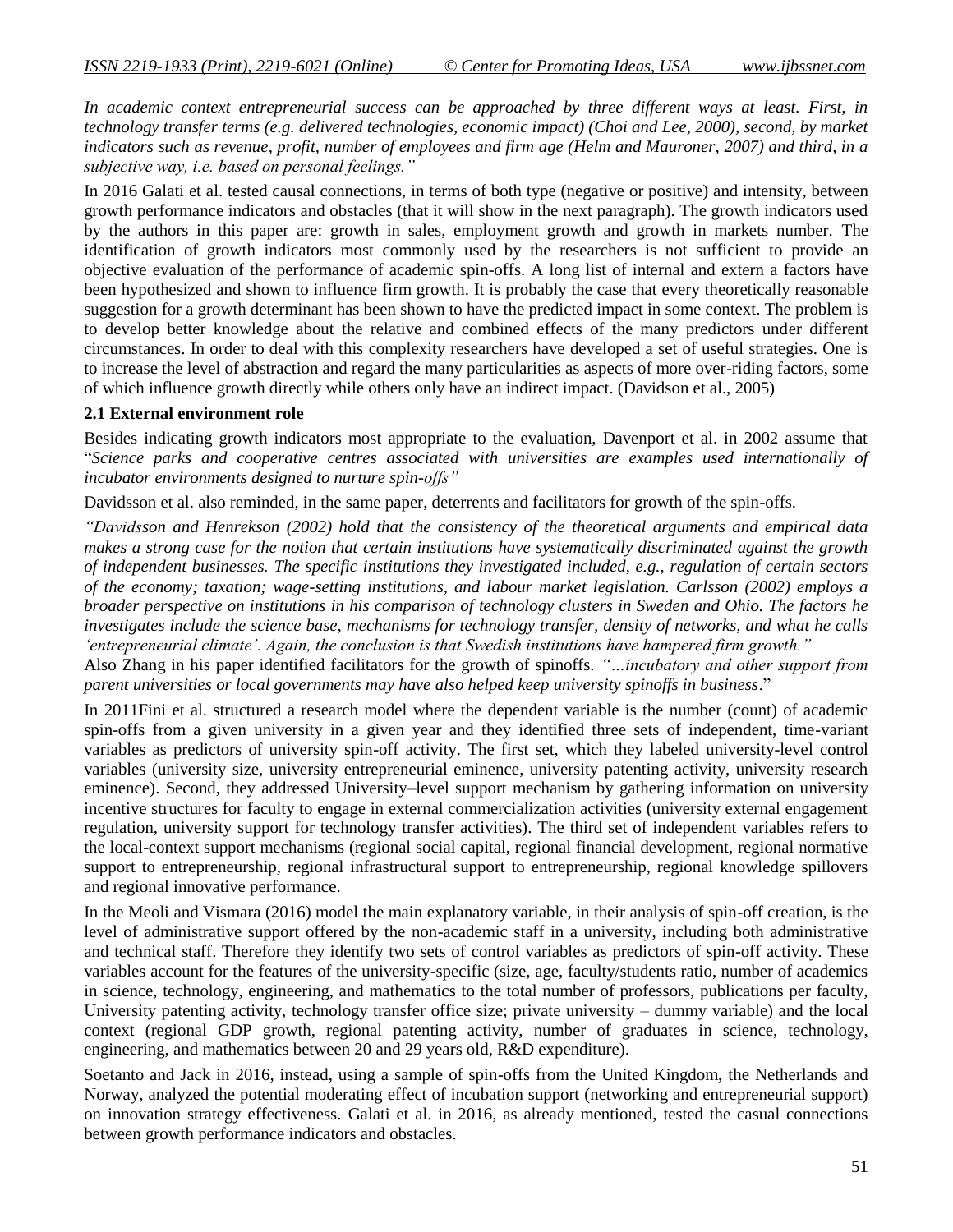They identified 16 obstacles, classified as spin-off-related obstacles (human resources, technical resources, investment capital resources, narrow range of competencies, industrialization, technological forecasting, newness and tacitness, distance from university, location),entrepreneurial team-related obstacles (cultural issues, emotional involvement, networking, academic stasis), university-related obstacles (research level) and government-related obstacles (regulation and bureaucracy). Therefore in order to make a correct assessment of the academic spin-offs performance, it could be appropriate to cross the growth indicators with external factors facilitating and hindering.

### *3. Synthesis report and concluding remarks*

This chapter crosses the information about the growth indicators mostly used in literature to evaluate academic spin-offs performances and the external factors that influence more that performances. The next tables below show the results of the cited literature. As shown Table 1 the most widely used growth indicator, in the cited papers, is Sales (8 of 9), following there is Employment (7 of 9), Assets/ROA, profit and survivability/firm age used 2 of 9 times. Finally, used in only one of the papers cited, there is market number. It seems clear that "Sales" and "Employment" being most mentioned, by the authors, could represent good indicators to evaluate the spin-offs growth. Instead, as regards the role External environment, the most influencer external factor, as shown Table 2, is the regional and local context with 4 of 7 citations. Incubator/ Science park/ Accelerator and University level, 3 citations of 7, are the second most cited external factors followed by Networks, Technology transfer office and Incubatory (2 of 7). Finally with a single quote: taxation, regulation, labour market legislation, parent university support and administrative personal support. By this literature review emerged that the growth indicators more suitable for assessing the academic spin-offs appear to be 'Sales' and Employment' and they are strongly influenced by the 'Regional/local context', "Incubator/ Science park/ Accelerator" and 'University level'.

| Author/s $& Yr.$        | Sales |   | Assets/ROA | Profit | Survivability/Firm | Market |  |
|-------------------------|-------|---|------------|--------|--------------------|--------|--|
|                         |       |   |            |        | age                | number |  |
| Davidsson et al. (2005) | X     | X | X          |        |                    |        |  |
| Zhang (2008)            |       | X |            | X      |                    |        |  |
| Zhou et al. $(2010)$    | X     | X |            |        |                    |        |  |
| Salvador (2010)         | X     |   |            |        |                    |        |  |
| Wennberg et al. (2011)  | X     | X |            |        | X                  |        |  |
| Criaco et al. (2014)    | X     | X |            |        |                    |        |  |
| Agostini et al. (2014)  | X     |   | X          |        |                    |        |  |
| Novotny (2014)          | X     | X |            | X      | X                  |        |  |
| Galati et al. (2016)    | X     | X |            |        |                    | X      |  |
| Total                   | 8     |   | 2          | ↑      | $\mathcal{L}$      |        |  |

**Table 1. Growth indicators synthesis matrix**

**Table 2. External environment role synthesis matrix**

| Author/s &<br>Yr.                            | <b>Taxation</b> | <b>Regulation</b> | Labour<br>market<br>legislation | <b>Networks</b>  | <b>TTO</b>     | Incubator/<br><b>Science</b><br>park/<br>Accelerator | Parent<br><b>University</b><br>support | Regional/<br>Local<br>context | Administrative<br>Personal<br>support | <b>University</b><br>level |
|----------------------------------------------|-----------------|-------------------|---------------------------------|------------------|----------------|------------------------------------------------------|----------------------------------------|-------------------------------|---------------------------------------|----------------------------|
| <b>Davenport</b><br>et al.<br>(2002)         |                 |                   |                                 |                  |                | X                                                    | $\mathbf X$                            |                               |                                       |                            |
| <b>Davidsson</b><br>et al.<br>(2005)         | $\mathbf X$     | $\mathbf X$       | $\mathbf X$                     | $\mathbf X$      | $\mathbf X$    |                                                      |                                        |                               |                                       |                            |
| <b>Zhang</b><br>(2008)                       |                 |                   |                                 |                  |                | $\mathbf X$                                          | $\mathbf X$                            | $\mathbf X$                   |                                       |                            |
| Fini et al.<br>(2011)                        |                 |                   |                                 |                  | X              |                                                      |                                        | $\mathbf X$                   |                                       | $\mathbf X$                |
| <b>Meoli</b> and<br><b>Vismara</b><br>(2016) |                 |                   |                                 |                  |                |                                                      |                                        | $\mathbf X$                   | $\mathbf X$                           | $\mathbf X$                |
| Soetanto<br>and Jack<br>(2016)               |                 |                   |                                 | X                |                | X                                                    |                                        |                               |                                       |                            |
| Galati et<br>al. $(2016)$                    |                 |                   |                                 |                  |                |                                                      |                                        | $\mathbf X$                   |                                       | $\mathbf X$                |
| <b>Total</b>                                 | $\mathbf{1}$    | $\mathbf{1}$      | 1                               | $\boldsymbol{2}$ | $\overline{2}$ | 3                                                    | $\mathbf{1}$                           | $\overline{\mathbf{4}}$       | $\mathbf{1}$                          | 3                          |